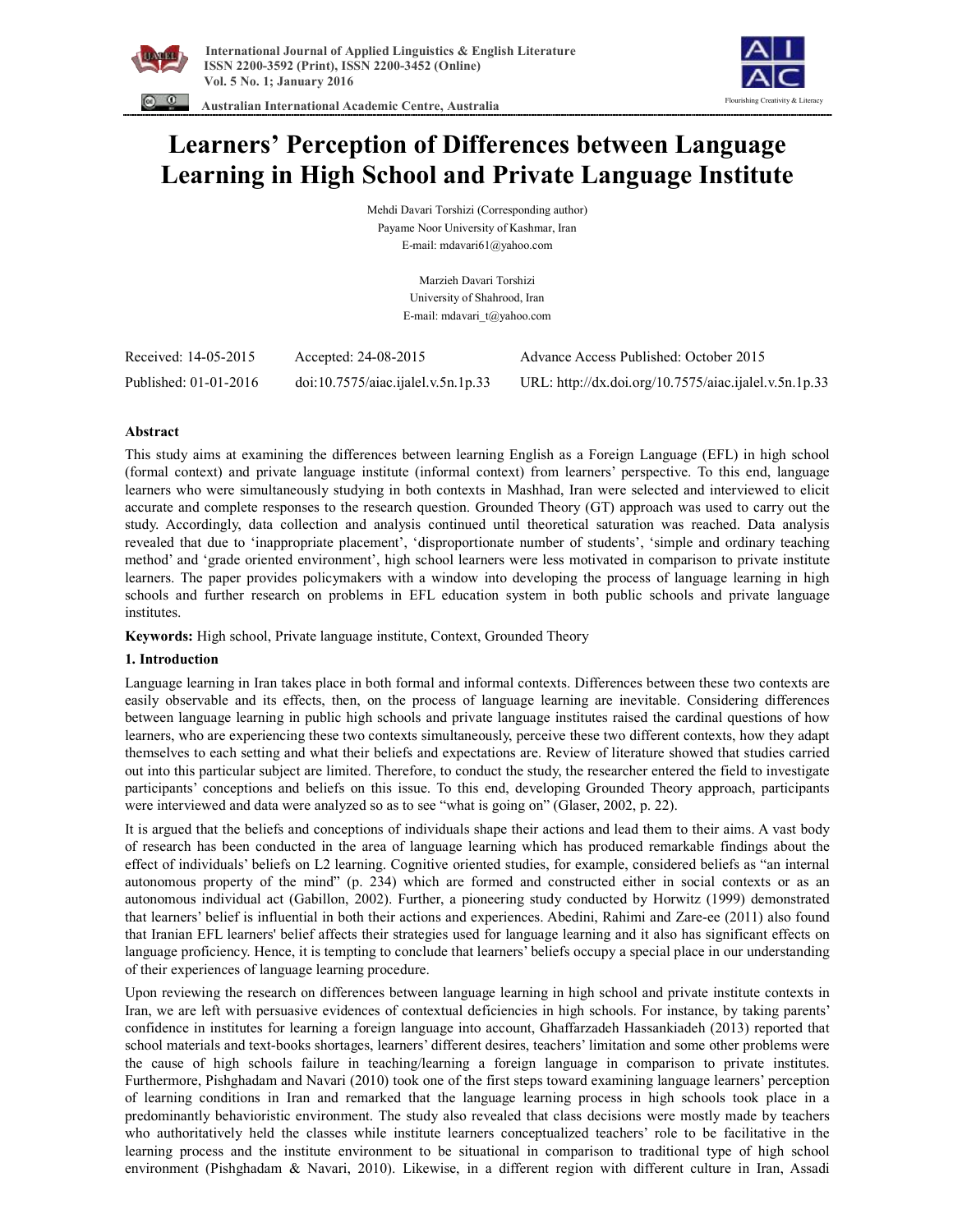## **IJALEL 5(1):33-38, 2016** 34

Aidinlou, Farjami and Javidan (2014) echoed the findings of earlier study by Pishghadam and Navari (2010) and reported somehow consistent results.

Furthermore, it seems reasonable to assume that these findings are inextricably interwoven with motivational and demotivational factors which have a profound effect on learners' achievement. Scholars have given different definitions of motivation. Brown (2007), for instance, provides a captivating description of motivation: "Undoubtedly the most frequently used catch-all term for explaining the success or failure of virtually any complex task, motivation is a star player in the cast of characters assigned to second language learning scenarios around the world" (p. 168). The role of this player has captured researchers' attention in the field of second and foreign language acquisition (Bernard, 2010; Cheng & Dörnyei, 2007; Csizér & Dörnyei, 2005; Dörnyei, 1998, 2000, 2008). Guay defines motivation as "the reasons underlying behavior" (Guay et al., 2010, p. 712). Broussard and Garrison (2004) also ascribe motivation to what moves us to do or no to do something. Motivational belief, too, is noteworthy in that it refers to learners' opinions about the efficiency of learning and teaching methods which are implemented in an educational system. Learners hold these opinions as a result of their direct learning experiences which guide their thinking, feelings and actions in a subject area (Boekaerts, 2002). To offer a definition, motivation can be interpreted as the only fuel which runs the human machine.

Motivation holds its pervasive part in the process of language learning in foreign language situations as well. For instance, by examining the relationship between teaching methodology and motivation in both high school and English private institute context in Iran, Keihaniyan (2011) found a positive relationship between these two factors and remarked that private institute learners' motivation was higher than that of high school learners due to interesting materials provided at institutes and the facilitative role of teachers in comparison to authoritative role of high school teachers. This study also revealed that teachers at institutes give learners an active role which increases their motivation (Keihaniyan, 2011). In addition, Pishghadam and Motakef's (2012) work showed that intrinsic motivation, or dearth of it, has a crucial part in language learners success in language learning procedure regardless of their gender or socioeconomic backgrounds. Moreover, by examining female English students' integrative and instrumental motivation in intermediate level in Ilam, Iran, Aliakbari and Ahmadi (2013) found that students were more motivated after entering language private institutes compared to college and high school students. Some factors addressed by students were exciting and proficient teachers, interesting learning context and better textbooks.

As we have seen, then, these researches and myriad findings of other studies on this issue crystallize the cardinal role of motivation in language learning in EFL context. Of prime importance, therefore, is finding the reasons why learners' motivation waxes and wanes during language learning procedure. For this reason and due to lack of qualitative research into this particular issue and in order to answer some of the questions that cross-sectional questionnaire-based research is unable to answer, face-to-face (FtF) tape recorded interview was selected to carry out the study. Opdenakker (2006) proposed that FtF interview is preferred when the interviewees are seen as irreplaceable subjects whose opinions are salient. He also highlighted the advantages of recorded interview for the accuracy of its results compared to note taking. Furthermore, he remarked that FtF interview provides interviewee with possibility to "create a good interview ambience" or "standardization of situation" (para. 10)

In line with this method of collecting data is the way data is analyzed in a grounded theory (GT) research in a systematic approach in order not to work on assumptions about the research hypotheses as Glaser and Holton (2004) stated:

GT provides an honest approach to the data that lets the natural organization of substantive life emerge. The GT researcher listens to participants venting issues rather than encouraging them to talk about a subject of little interest. The mandate is to remain open to what is actually happening and not to start filtering data through pre-conceived hypotheses and biases to listen and observe and thereby discover the main concern of the participants in the field and how they resolve this concern. (p. 11)

Concerning lack of research on this particular issue, by juxtaposing high school context with private language institute context and implementing GT approach, unlike other related studies, this study took a different procedure to collect and analyze data so as to probe into differences between language learning in these settings in Iran. To improve the accuracy of data, therefore, the study was undertaken at the time in which learners were experiencing language learning simultaneously in both contexts.

#### *1.1 A brief description of public high school and private language institute settings*

Investigating the changing winds and shifting sands of the history of language learning in these two contexts is beyond the scope of this article, but their language instruction and learning stages are concisely described.

The number of private language institutes dramatically increased in Iran since learning English became a social need and a requirement to meet for job opportunities (Farhady, Sajadi Hezaveh & Hedayati, 2010). All private language institutes have an almost similar process for accepting learners in Iran. After enrolling, participants are interviewed to know whether they have had any experiences in language learning. The result provides institutes with decision on how to go through the process of level determination. According to the test results, learners are placed in proper classes. Most of the participants are in the 5-20 age range, but classes are also held for adults at any ages.

On the other hand, the Ministry of Education is responsible for educational planning, financing, administration, curriculum, and textbook development for public schools. Teachers are also trained, graded and examined by the Ministry. After finishing Middle (Guidance) Cycle, students enter high school or secondary education cycle which covers grade 9 to 12 from age 14 to 17. The English courses which students have to take are similar in all schools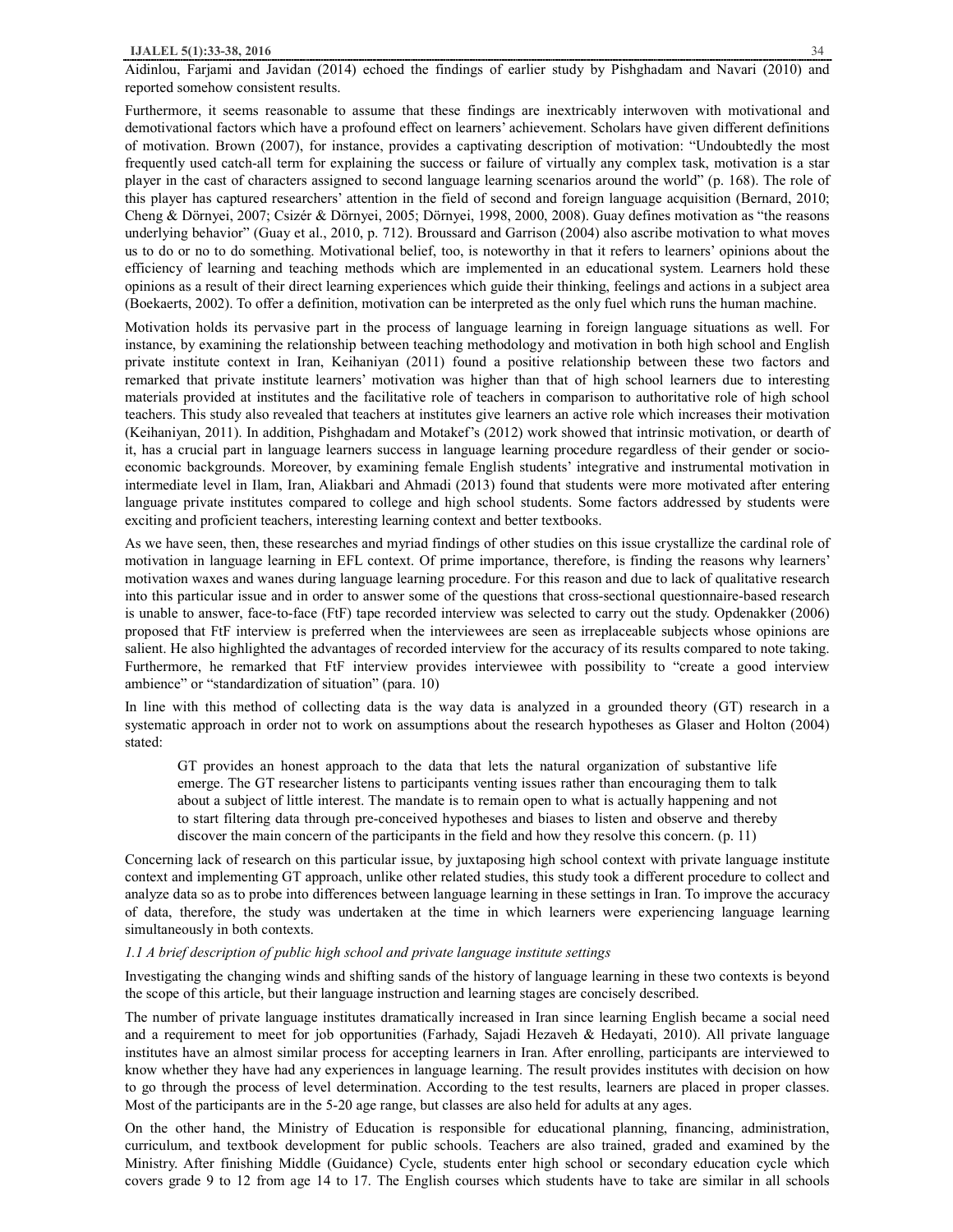## **2. Methodology**

## *2.1 Participants and Setting*

To conduct the study, 12 high school learners, 5 males and 7 females, who were studying in grades 9 to 12, in Mashhad, Iran, were selected. They were from age14to17 and at the intermediate level of proficiency. They were assured that instead of their real names, pseudonyms will be used in the reporting of the data. Considering the aim of this study which was highlighting differences between language learning in public high schools (formal context) and private language institutes (informal context), participants were selected from those learners who were experiencing language learning in both contexts simultaneously – the point which had not been considered in other studies on this issue and was beneficial to improve the accuracy of the data.

## *2.2 Data collection*

Unstructured face-to-face interview was used to collect the data. The interview was opened with a general, non-leading question, which is the characteristic of the research question in GT, "What are the differences between language learning in high school and private language institutes?" As the interview was proceeding, participants were asked to clarify the details in order to probe deeper into their initial responses. The process of data collection and data analysis continued until theoretical saturation was achieved. Then, the interviews were transcribed to facilitate the process of coding which was carried out line-by-line to conceptualize the data precisely and accurately. Accordingly, the data were categorized based on their similar units of meanings and the linkages between them were established.

#### *2.3 Limitation*

The abbreviated version of grounded theory was used in this study in that the time and resource constraints thwarted the implementation of the full version of grounded theory. Therefore, the study can be conducted with a larger number of participants with different ages and in other regions to cast the net more widely and get a broader perspective on the issue.

## **3. Results**

In collecting the data, every attempt was made to be methodical and avoid personal biases. Participants' responses to the research question, which should be a non-leading and general one in Grounded Theory, mostly highlighted public high school deficiencies. So, the labels used for each category were chosen accordingly. However, language private institute contexts, obviously, are not devoid of any shortcomings and high school contexts, too, enjoy considerable benefits to language learners.

# *3.1 Inappropriate Placement*

English Language Proficiency (ELP) assessment has a crucial role in the classification of language learners. The main criterion, then, for grouping language learners is their level of language proficiency which necessarily determines the proper instruction and instructional materials (Abedi, 2007). Despite its vital importance, ELP assessment has been overlooked in public high schools curriculum in Iran. In public high schools, students are lumped together in one English class regardless of their proficiency levels, but according to their ages. Consequently, in one class, there may be some who have learned English since childhood or some who have just started learning English. The results clearly showed that this is the main reason why students who are at higher levels of proficiency are demotivated in high school English classes. This fact was supported by Fahimeh, one of the participants, who complained:

*Most of the students are going to institute classes. The teacher repeats something over and over again for a few who are not going to institutes and are weaker. So, it gets boring for others.* 

Similarly Ali, another participant, stated:

*The rules of grammar are fully taught in the institute and it's more comprehensive. But the teacher has to explain a grammar point, which we have learned before, for other students in the school.* 

Furthermore, another point related to this category which was stressed by participants was their performances in school examinations. Farzaneh who was taking English classes in a private institute, was eager to share her ideas and clearly stated that she easily passes her school examinations:

*I feel more relaxed in the school. Whenever I have an exam, it's so simple that I ace it.* 

# *3.2 Disproportionate Number of Students*

Student-to-teacher and student-to-student interaction are dependent on the host of factors among which time and class size are of utmost importance. Although the exact number of students for each class cannot be statistically determined, class size should be in reasonable proportion to its time. Participants in this study believed that large number of students in high school English classes blocks their interaction with their teachers and classmates. Sarah explained:

*In the school, some of my questions remain unanswered and I have to ask my questions after the class. Sometimes due to shortage of time, teacher puts off answering our questions for the next class.* 

On the other hand, Reza believed that in institute classes he has enough time to interact with his classmates and ask the teacher to answer his questions. He plainly stated: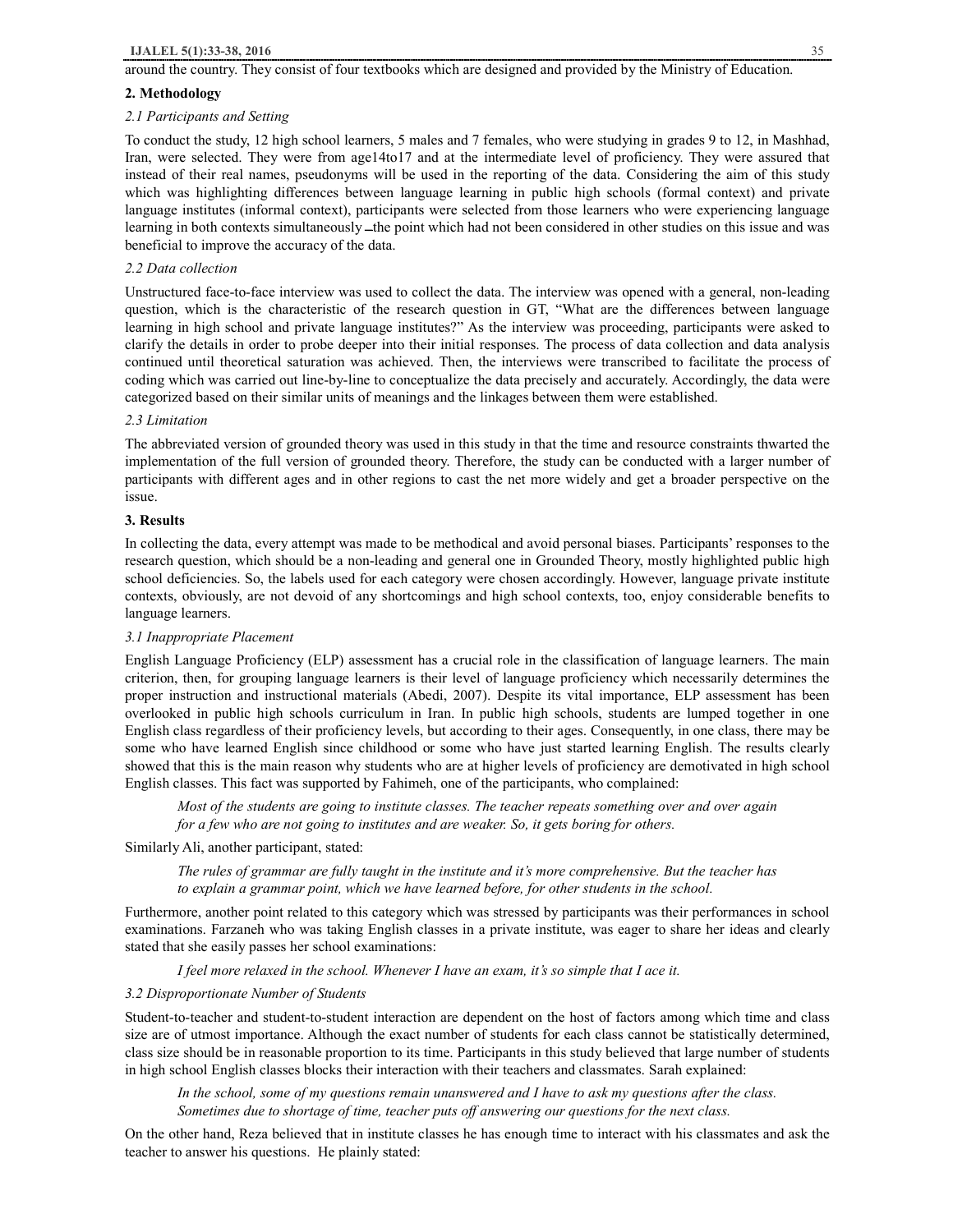*Our teacher in the institute expands on his answers to our questions because the number of students is*  small and there's enough time to do so. If anything is left vague in your mind, it will be explained clearly for all students even if you ask a question which is not related to the book. I also got better *acquainted with my classmates in the institute because we are fewer in number.* 

Although other factors affect interactions in language classrooms as well, time and class size were mostly mentioned by participants as key factors blocking their interactions in classroom environment.

#### *3.3 Simple Teaching Methods*

Undoubtedly, myriads of elements should be taken into consideration so as to choose an appropriate method of teaching in a language class, which its discussion is outside the scope of this article, but the results of this study, supported by considerable number of participants, confirmed that teaching methods in high school English classes were ordinary and simple in comparison to the methods implementing in private institute classes. Speaking Persian was one of the factors reasoned by participants. For instance, Mona complained:

*Teachers speak too much Persian in school and the vocabulary is limited to our books, but in institutes, teachers speak English and we learn more vocabulary because it's repeated over and over again. We're also encouraged to speak English by teachers.* 

Furthermore, the other factor which was verified by most of the participants was different textbook design. It could be categorized as a separate finding, but it is presented here since textbook and syllabus design are closely woven into the fabric of teaching method, as McGrath (2006) put it "Course book tend to dictate what is taught, in what order and, to some extent, how as well as what learners learn" (p. 171).

Studies on textbook evaluation in Iran have been conducted by many researchers in the field, but Razmjoo's (2007) work, which is more relevant to this study, is noteworthy in that he analyzed both institute and high school textbooks and showed that there is a sharp difference between two types of textbooks. He demonstrated that high school textbooks are designed without taking students' needs into consideration and they are reading and grammar oriented. However, textbooks used in private institutes cover all skills of the language and represent Communicative Language Teaching (CLT) principles more than high school textbooks.

Differences between high school and institute textbooks were plainly highlighted by participants of this study as well. Different subject of reading texts was the main factor which was indicated by most of the participants. For instance, Sadegh explained:

*The subjects of reading in school textbooks are not interesting, but institute textbooks have funnier subjects and our teachers give us interesting topics to write about.* 

The other factors that accentuated a major difference between textbooks were simple conversations and vocabulary used in high school textbooks. Participants believed that conversations mostly cover greetings and introductions. In contrast, they differentiated institute textbooks for they encompass a broad range of subjects and vocabulary. As evidence, Nahid stated:

*The textbooks are ordinary and we learn simple conversations in school like 'hello, how are you?' and the vocabulary are also very easy.* 

#### Describing institute textbooks, Hamid explained:

*Reading and writing subjects in institute textbooks are interesting and we learn new vocabulary. The grammar rules are also fully taught and conversations are very interesting.* 

#### *3.4 Grade-oriented vs. learning-oriented environment*

An important insight to be applied to our understanding of a standard learning environment lies in its orientation toward evaluation. In academia, students and teachers have varied perceptions of grading and evaluating and of its process and policy. Therefore, of utmost importance is considering students' and teachers' expectation of evaluation process, which goes hand in hand with each other, so as to achieve consistency between them. Results of this work, too, stressed the importance of orientation of learning environment and confirmed that it occupies a pivotal role in students' motivation. The study demonstrated that learners were more motivated in a learning-oriented environment in contrast to a gradeoriented one. Participants verified that one of the reasons why they attend high school English classes is that they have to attain the required grade in order to pass their English examinations whereas they willingly participate in institute classes and are more motivated to do so. For example, Nafiseh commented:

I attend high school classes just for grading. I only study to achieve grades, but in institute classes *you don't lose grades and you study to learn not to get grades.*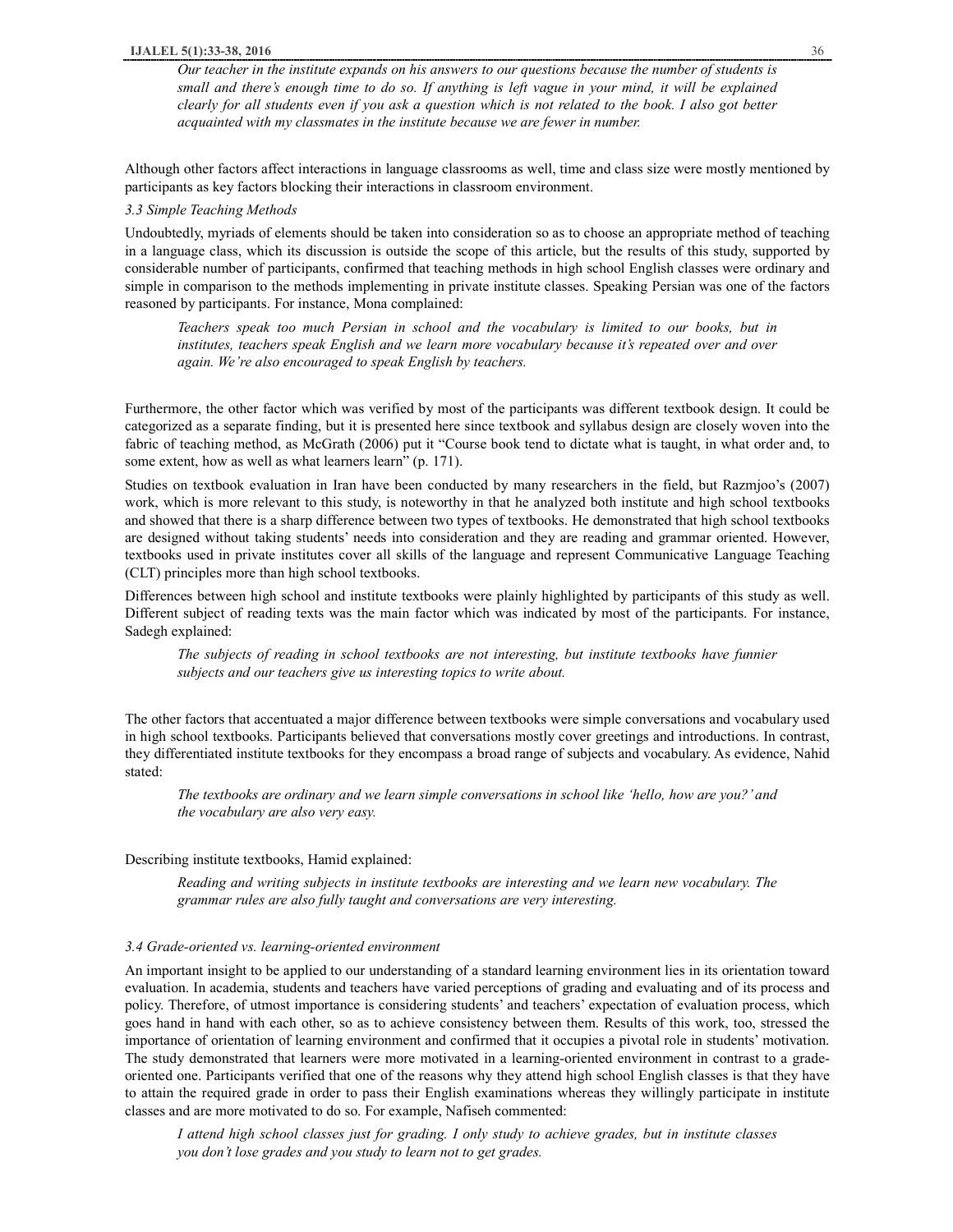## Describing private institute environment, Zahra stated:

*I attend institute classes freely and enthusiastically. It's not obligatory, so I think it's more influential in learning. Besides, we don't study to get a grade but to learn.* 

Obviously, determining the orientation of learning in an educational system necessitates a detailed and painstaking research into a plethora of aspects affecting its environment. This category, then, was the result of rigorous analysis and interpretation of data which gave rise to this label according to similar units of meaning and words such as 'grade', 'learning', 'willingly', 'obligatory' and 'enthusiastically' used by most of participants in the interviews.

#### **4. Discussion and Conclusion**

It was the main purpose of this work, by implementing Grounded Theory approach, to examine the differences between language learning in both private language institute and public high school contexts from Iranian English learners' perspective. They were experiencing both contexts simultaneously, which is a significant factor that has not been considered in other studies on this issue. The study, then, addresses the effects of these differences on the process of learning and learners' performances. Results revealed that, 'inappropriate placement', 'disproportionate number of students', 'simple and ordinary teaching method' and 'grade oriented environment' are shortcomings in high schools context and as a result, the reasons why learners are less motivated.

First and foremost, the findings of this work underscore the importance of placement, which is the core category of this study, in any language instruction and show its decisive effect on learners' performances, evaluation and motivation in general. Considering inappropriate placement in public high schools in Iran, it can be concluded that striking a balance in teaching learners whose proficiency levels are different in one English class seems next to impossible unless the teacher waves a magic wand to do the trick. Furthermore, it results in learners' demotivation and deficiencies in their evaluation because learners with high level of proficiency are more likely to pass their examinations easier than other learners. In addition, findings present the point that the large number of students in English classes and grade-oriented environment are demerits of high school context which the former exerts negative effects on learners' interactions in the classroom environment and the latter have adverse influences upon students' motivation. However, assuming that a grade-oriented environment has always negative consequences for language learning and teaching raises some caution flags because it necessarily requires further research to investigate its broad aspects on the whole.

Another finding emerged from data interpretation is *simple* and *ordinary* teaching method in high schools, which is in good agreement with Pishghadam and Navari's (2010) study which has shown that high schools environment are traditional in comparison to situational type of institutes environment. However, unlike this study, their work examined high school English learners who had no experience of language learning in private institutes.

Moreover, this paper provides us with the effects of textbook and syllabus design on teaching method which seem inevitable. In other words, taking a language instruction syllabi and textbooks into consideration in order to determine its teaching method is of paramount importance in that they are inextricably intertwined. Thus, teachers are reminded of their need to be judicious in selecting appropriate methods to be compatible with learners' needs and expectations and more importantly with textbooks. It is also noteworthy that although results of this study, similar to Razmjoo's (2007) work, support the inappropriateness of high school textbooks, syllabus design and the evaluation of textbooks in both contexts need to undergo carful and detailed scrutiny since it occupies a discrete and special place in the field of language learning and teaching in general.

Two distinct educational contexts, public high school (formal) and private language institute (informal), with common aims of teaching foreign languages have been provided for language learners in Iran. Despite their common objectives, they are using dissimilar procedure for teaching and learning English which gives rise to a host of problems. Further research, then, might be of help to explore and address the growing problems caused by inconsistency between two settings. Moreover, considering the results of this study, it behooves educational policy makers to formulate a plan to ameliorate and promote learning and teaching of English in public high schools which necessarily needs a separate curriculum planning regardless of other courses. Of greatest importance, too, is making an accommodation between public high schools and private language institutes educational system which forms the foundation stones for building a fruitful language instruction and augments the effectiveness of both contexts under these circumstances.

#### **References**

Abedi, J. (Ed.). (2007). English language proficiency assessment in the nation: Current status and future practice (pp. 3- 10). University of California, Davis, School of Education.

Abedini, A., Rahimi, A., &Zare-ee, A. (2011). Relationship between Iranian EFL learners' beliefs about language learning, their language learning strategy use and their languageproficiency. *Procedia-Social and Behavioral Sciences*, *28*, 1029-1033.

Aliakbari, M., & Ahmadi, S. (2013). English Learning Motivation: the case study of Female Students in Ilam, Iran.*International Journal of Psychology and Behavioral Research. Vol., 3*(6).

Boekaerts, M. (2002). *Motivation to learn*. International Academy of Education. Leiden University, Netherlands.